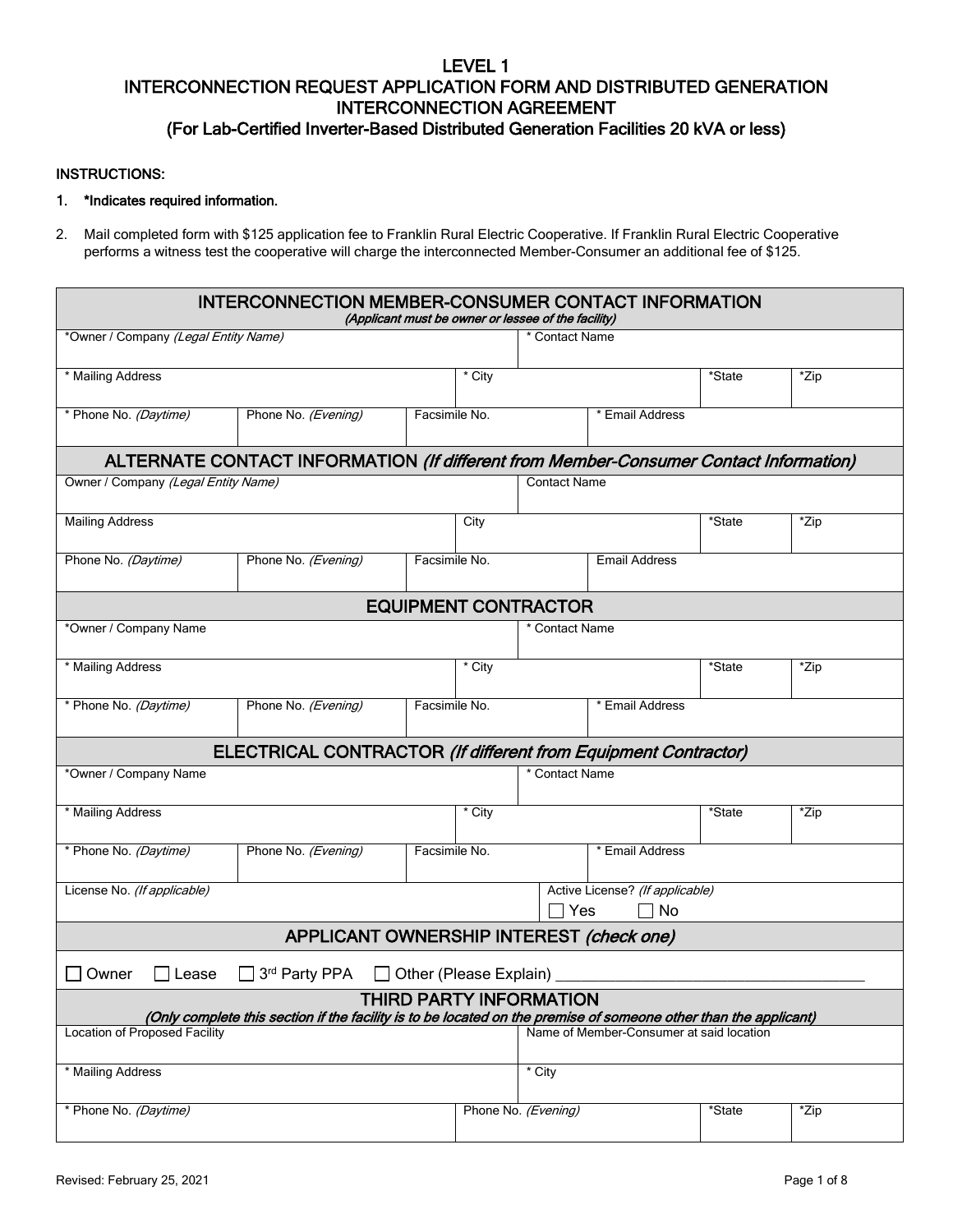| * INTENT OF GENERATION (check one) |                                                                                                                                                                                                                                                                                                                                                                                                                  |  |  |  |
|------------------------------------|------------------------------------------------------------------------------------------------------------------------------------------------------------------------------------------------------------------------------------------------------------------------------------------------------------------------------------------------------------------------------------------------------------------|--|--|--|
|                                    | Offset Load (Unit will operate in parallel, but will not export power to Cooperative) (If this option is selected, the Cooperative will not<br>purchase any portion of the generation facility output and Attachment 2 is not applicable)                                                                                                                                                                        |  |  |  |
|                                    | Self-Use and Sales to the Cooperative (Unit will operate in parallel and may export and sell excess power to Cooperative pursuant to the<br>Cooperative's tariff and the terms set forth in Attachment 2)                                                                                                                                                                                                        |  |  |  |
|                                    | Back-up Generation (Units that temporarily operate in parallel with the electric distribution system for more than 100 milliseconds)<br>(Note: Back-up units that do not operate in parallel for more than 100 milliseconds do not need an interconnection agreement.)(Under this<br>option, the Cooperative will not purchase any portion of the generation facility output and Attachment 2 is not applicable) |  |  |  |
|                                    | Sale of generation output to member-consumer upon whose premise the facility is located and export and sell any excess power to the<br>Cooperative, which sales may require a separate point of interconnection, metering, and power purchase agreement.                                                                                                                                                         |  |  |  |
|                                    | Other: (Please Explain):                                                                                                                                                                                                                                                                                                                                                                                         |  |  |  |

| <b>DISTRIBUTED GENERATION FACILITY INFORMATION</b>                                                                                                                                    |                                                                                                                                                                                                                                                                                                                        |        |  |        |      |  |  |
|---------------------------------------------------------------------------------------------------------------------------------------------------------------------------------------|------------------------------------------------------------------------------------------------------------------------------------------------------------------------------------------------------------------------------------------------------------------------------------------------------------------------|--------|--|--------|------|--|--|
| * Facility Address or Latitude and Longitude                                                                                                                                          |                                                                                                                                                                                                                                                                                                                        | * City |  | *State | *Zip |  |  |
| * Cooperative Serving Facility Site<br>Account No. of Facility Site (existing member-consumers)<br>*Meter No. (existing member-consumers)                                             |                                                                                                                                                                                                                                                                                                                        |        |  |        |      |  |  |
| Yes<br>No                                                                                                                                                                             | * Is the inverter lab-certified as that term is defined in Iowa Utilities Board Chapter 45 rules on Electric Interconnection of<br>Distributed Generation (199 IAC 45.1)? (If yes, attach manufacturer's technical specifications and label information from a<br>nationally recognized testing laboratory, e.g., UL.) |        |  |        |      |  |  |
| * Generation Facility Nameplate Rating (AC): (KW) (KVA) (KVA) (AC Volts)                                                                                                              |                                                                                                                                                                                                                                                                                                                        |        |  |        |      |  |  |
| * Energy Source<br>□ Biomass □ Hydro<br>$\Box$ Diesel $\Box$ Natural Gas $\Box$ Fuel Oil<br>$\Box$ Wind<br>$\Box$ Solar<br>□ Other_________________________                           |                                                                                                                                                                                                                                                                                                                        |        |  |        |      |  |  |
| If Solar:<br>Array Type: □ Fixed □ Single Axis □ Dual Axis                                                                                                                            |                                                                                                                                                                                                                                                                                                                        |        |  |        |      |  |  |
| * Energy Converter Type<br>Wind Turbine<br>$\Box$ Photovoltaic Cell $\Box$ Fuel Cell<br>$\Box$ Reciprocating Engine<br>$\Box$ Other                                                   |                                                                                                                                                                                                                                                                                                                        |        |  |        |      |  |  |
| Commissioning Test Date:<br>(If the Commissioning Test Date changes, the interconnection member-<br>consumer must inform the Cooperative as soon as it is aware of the changed date.) |                                                                                                                                                                                                                                                                                                                        |        |  |        |      |  |  |
| Disconnection Device: Identify type and location of disconnection device:                                                                                                             |                                                                                                                                                                                                                                                                                                                        |        |  |        |      |  |  |
| Is the generation facility a qualifying facility as defined under Public Utilities Regulatory Policy Act (18 CFR Part 292, Subpart B)?<br>No<br>l l Yes<br>$\mathbf{I}$               |                                                                                                                                                                                                                                                                                                                        |        |  |        |      |  |  |

| *INFORMATION FOR INVERTER-BASED FACILITIES |                        |                      |  |                                              |                                      |  |  |
|--------------------------------------------|------------------------|----------------------|--|----------------------------------------------|--------------------------------------|--|--|
| <b>Inverter Information</b>                |                        |                      |  |                                              |                                      |  |  |
| *Manufacturer                              |                        |                      |  | *Model                                       |                                      |  |  |
| *Rated Output<br>* Type                    |                        |                      |  |                                              |                                      |  |  |
| Forced Commutated                          | $\Box$ Line Commutated |                      |  | Volts<br>Watts                               |                                      |  |  |
| * Efficiency                               | *Power Factor          |                      |  | *Inverter UL1741 Listed                      |                                      |  |  |
|                                            |                        |                      |  | $\Box$ Yes<br>$\Box$ No                      |                                      |  |  |
| <b>DC Source/Prime Mover</b>               |                        |                      |  |                                              |                                      |  |  |
| Rating (kW)                                | Rating (kVA)           | <b>Rated Voltage</b> |  |                                              | Open Circuit Voltage (if applicable) |  |  |
| <b>Rated Current (Amps)</b>                |                        |                      |  | Short Circuit Current (Amps) (if applicable) |                                      |  |  |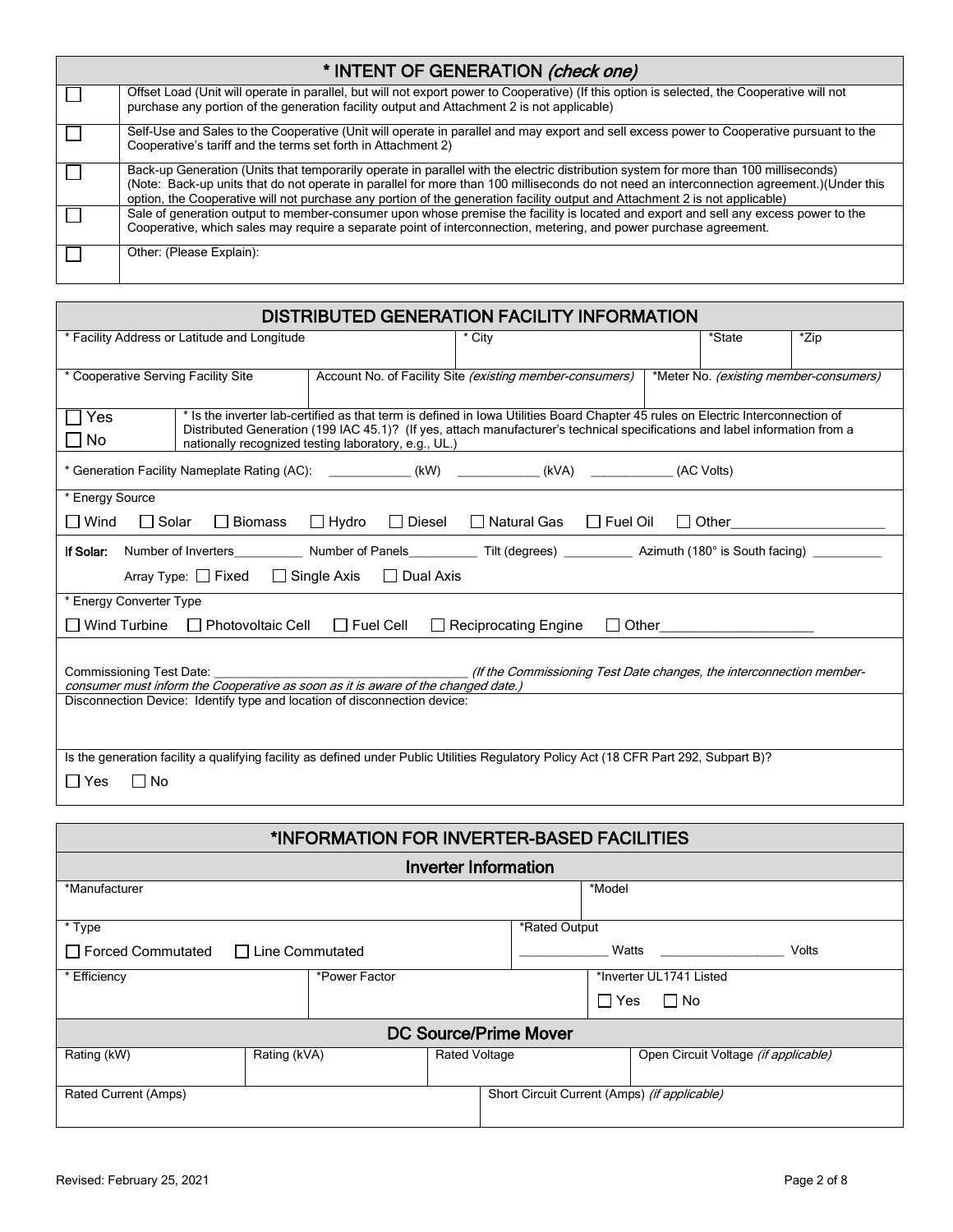| *INSURANCE DISCLOSURE |  |
|-----------------------|--|
|-----------------------|--|

The attached terms and conditions contain provisions related to liability and indemnification and should be carefully considered by the interconnection member-consumer. The interconnection member-consumer shall carry general liability insurance coverage, such as, but not limited to, homeowner's insurance. The interconnection customer shall provide the utility with proof that it has a current homeowner's insurance policy or other general liability policy.

Proof of Insurance attached: □ Yes

# \*OTHER FACILITY INFORMATION

One-Line Diagram – A basic drawing of an electric circuit in which one or more conductors are represented by a single line and each electrical device and major component of the installation, from the generator to the point of interconnection, are noted by symbols.

One-Line Diagram attached: Ves

Plot Plan – A map or sketch showing the distributed generation facility's location in relation to streets, alleys, or other geographic markers (i.e. section pin, corner pin, buildings, permanent structures, etc.).

Plot Plan attached: □ Yes

# \*MEMBER-CONSUMER SIGNATURE

I hereby certify that: (1) I have read and understand the terms and conditions, which are attached hereto by reference; (2) I hereby agree to comply with the attached terms and conditions; and (3) to the best of my knowledge, all of the information provided in this application request form is complete and true.

Applicant Signature (signature must reflect Contact Name under section Interconnection Applicant Contact Information) | Date:

Printed Name: Title: The Second Second Second Second Second Second Second Second Second Second Second Second Second Second Second Second Second Second Second Second Second Second Second Second Second Second Second Second S

This Application Form and Interconnection Agreement is comprised of: 1) the Level 1 Standard Application Form and Interconnection Agreement; 2) the Attachment 1 setting forth the Terms and Conditions for Interconnection; 3) the Attachment 2 setting forth the terms for purchases by the Cooperative from the distributed generation facility, when applicable; and 4) the Certificate of Completion, which shall be completed and returned to the utility when installation is complete and final electric inspector approval has been obtained.

NOTE: If the Certificate of Completion is not completed and returned to the Cooperative within 12 months following the Cooperative's dated conditional agreement to interconnect below, this Application Form and Interconnection Agreement will automatically terminate and be of no further force and effect.

# FOR COOPERATIVE USE ONLY

Date Received: Project ID:

# \*CONDITIONAL AGREEMENT TO INTERCONNECT DISTRIBUTED GENERATION FACILITY

Receipt of the application fee, if any, is acknowledged and, by its signature below, the Cooperative has determined the interconnection request is complete. Interconnection of the distributed generation facility is conditionally approved contingent upon the attached terms and conditions of this Agreement, the return of the attached Certificate of Completion, duly executed verification of electrical inspection and successful witness test. Note that to the extent the Interconnection Member-Consumer wishes the Cooperative to purchase any output from the interconnected generation facility, a separate power purchase agreement shall be required.

| Cooperative Representative's Signature |        | Date |
|----------------------------------------|--------|------|
|                                        |        |      |
| Printed Name:                          | Title: |      |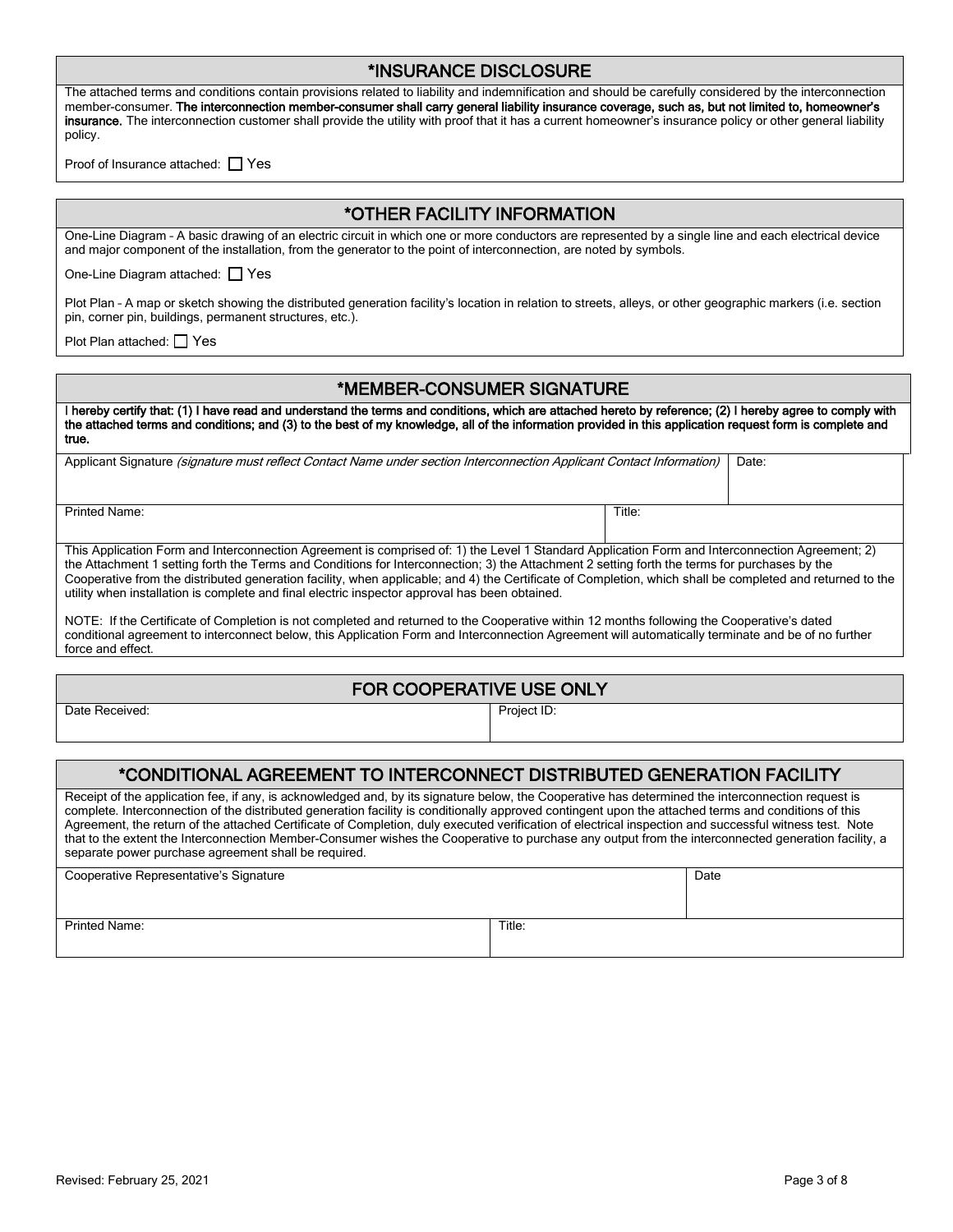## ATTACHMENT 1 Level 1: Distributed Generation Interconnection Agreement

### Terms and Conditions for Interconnection

- 1. Construction of the Distributed Generation Facility. The interconnection member-consumer may proceed to construct (including operational testing not to exceed 2 hours) the distributed generation facility, once the conditional Agreement to interconnect a distributed generation facility has been signed by the Cooperative.
- 2. Final Interconnection and Operation. The interconnection member-consumer may operate the distributed generation facility and interconnect with the Cooperative's electric distribution system after all of the following have occurred:
	- a. Electrical Inspection: Upon completing construction, the interconnection member-consumer shall cause the distributed generation facility to be inspected by the local electrical inspection authority who shall establish that the distributed generation facility meets local code requirements.
	- b. Certificate of Completion: The interconnection member-consumer shall provide the Cooperative with a copy of the Certificate of Completion with all relevant and necessary information fully completed by the interconnection memberconsumer, as well as an inspection form from the local electrical inspection authority demonstrating that the distributed generation facility passed inspection.
	- c. The Cooperative has completed its witness test as per the following:
		- i. The interconnection member-consumer shall provide the Cooperative at least 15 business days' notice of the planned commissioning test for the distributed generation facility. Within 10 business days after the commissioning test, the Cooperative may, upon reasonable notice and at a mutually convenient time, conduct a witness test of the distributed generation facility to ensure that all equipment has been appropriately installed and operating as designed and in accordance with the requirements of IEEE 1547.
		- ii. If the Cooperative does not perform the witness test within the 10 business days after the commissioning test or such other time as is mutually agreed to by the Parties, the witness test is deemed waived, unless the Cooperative cannot do so for good cause. In these cases, upon Cooperative request, the interconnection member-consumer shall agree to another date for the test within 10 business days after the original scheduled date.
	- d. Executed Certificate of Completion: The utility has signed, executed and transmitted to the interconnection memberconsumer the Certificate of Completion provided by the interconnection member-consumer in 2 b
- 3. IEEE 1547. The distributed generation facility shall be installed, operated and tested in accordance with the requirements of The Institute of Electrical and Electronics Engineers, Inc. (IEEE), 3 Park Avenue New York, NY 10016-5997, Standard 1547 (2003) "Standard for Interconnecting Distributed Resources with Electric Power Systems," as well as any applicable federal, state, or local laws, regulations, codes, ordinances, orders, or similar directives of any government or other authority having jurisdiction.
- 4. Access. The Cooperative must have access to the disconnection device and metering equipment of the distributed generation facility at all times. When practical, the Cooperative shall provide notice to the member-consumer prior to using its right of access.
- 5. Inspections and testing. The operator of the distributed generation facility shall adopt a program of inspection and testing of the generator and its appurtenances and the interconnection facilities in order to determine necessity for replacement and repair. Such a program shall include all periodic tests and maintenance prescribed by the manufacturer. If the periodic testing of interconnection-related protective functions is not specified by the manufacturer, periodic testing shall occur at least once every five years. All interconnection-related protective functions shall be periodically tested, and a system that depends upon a battery for trip power shall be checked and logged. The operator shall maintain test reports and shall make them available upon request by the electric Cooperative. Representatives of the Cooperative shall have access at all reasonable hours to the interconnection equipment specified in 199 IAC 45.3(2) for inspection and testing with reasonable prior notice to the applicant.
- 6. Metering. Any required metering shall be installed pursuant to the Cooperative's metering rules filed with the Iowa Utilities Board under subrule 199 IAC 20.2(5).
- 7. Disconnection. The Cooperative may disconnect the distributed generation facility upon any of the following conditions, but must reconnect the distributed generation facility once the condition is cured:
	- a. For scheduled outages, provided that the distributed generation facility is treated in the same manner as Cooperative's load member-consumers;
	- b. For unscheduled outages or emergency conditions;
	- c. If the distributed generation facility does not operate in the manner consistent with this Agreement or the applicable requirements of 199 IAC Chapters 15 or the Cooperative's tariff;
	- d. Improper installation or failure to pass the witness test;
	- e. If the distributed generation facility is creating a safety, reliability, or a power quality problem;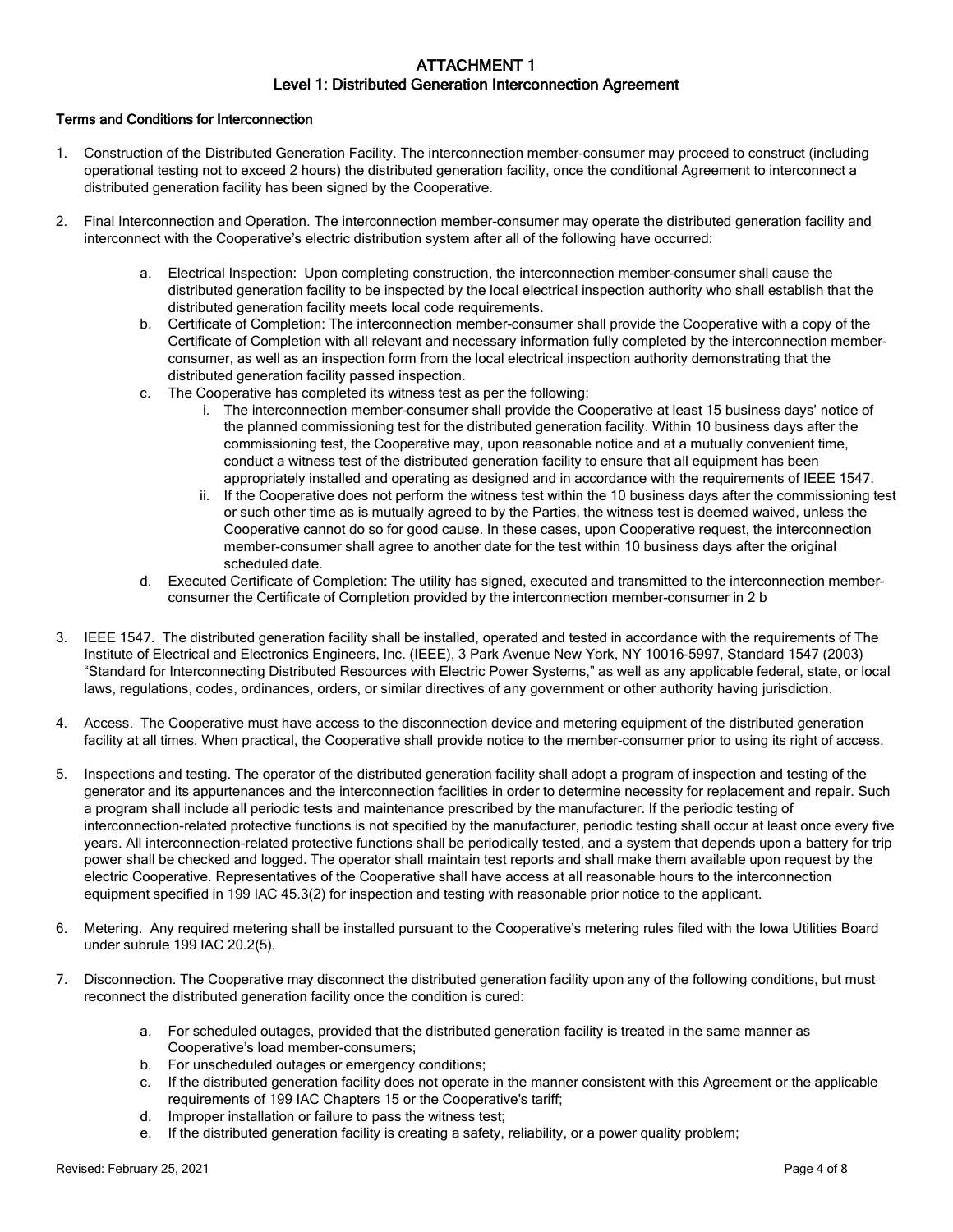- f. The interconnection equipment used by the distributed generation facility is de-listed by the Nationally Recognized Testing Laboratory that provided the listing at the time the interconnection was approved;
- g. Unauthorized modification of the interconnection facilities or the distributed generation facility; or
- h. Unauthorized connection to the Cooperative's electric system.
- 8. Indemnification. The interconnection member-consumer shall indemnify and defend the Cooperative and the Cooperative's directors, officers, employees, and agents from all claims, damages and expenses, including reasonable attorney's fees, to the extent resulting from the interconnection member-consumer's negligent installation, operation, modification, maintenance, or removal of its distributed generation facility or interconnection facilities, or the interconnection member-consumer's willful misconduct or breach of this Agreement. The Cooperative shall indemnify and defend the interconnection member-consumer and the interconnection member-consumer's directors, officers, employees, and agents from all claims, damages, and expenses, including reasonable attorney's fees, to the extent resulting from the Cooperative's negligent installation, operation, modification, maintenance, or removal of its interconnection facilities or electric distribution system, or the Cooperative's willful misconduct or breach of this Agreement.
- 9. Insurance. The interconnection member-consumer shall provide the Cooperative with proof that it has a current homeowner's insurance policy or other general liability policy. The interconnection member-consumer agrees to provide the Cooperative with at least 30 calendar days' advance written notice of cancellation, reduction in limits, or non-renewal of any insurance policy required by this Agreement and may be required to show proof of insurance on an annual basis.
- 10. Limitation of Liability. Each Party's liability to the other Party for any loss, cost, claim, injury, liability, or expense, including reasonable attorney's fees, relating to or arising from any act or omission in its performance of this Agreement, shall be limited to the amount of direct damage actually incurred. In no event shall either Party be liable to the other Party for any indirect, incidental, special, consequential, or punitive damages of any kind whatsoever, provided that in no event shall death, bodily injury or thirdparty claims be construed as indirect or consequential damages.
- 11. Termination. This Agreement will remain in effect until terminated and may be terminated under the following conditions:
	- a. By interconnection member-consumer The interconnection member-consumer may terminate this interconnection agreement by providing written notice to the Cooperative. If the interconnection member-consumer ceases operation of the distributed generation facility, the interconnection member-consumer must notify the Cooperative.
	- b. By the Cooperative The Cooperative may terminate this Agreement without liability to the interconnection memberconsumer if the interconnection member-consumer fails to remedy a violation of terms of this Agreement within 30 calendar days after notice, or such other date as may be mutually agreed to in writing prior to the expiration of the 30 calendar day remedy period. The termination date may be no less than 30 calendar days after the interconnection member-consumer receives notice of its violation from the Cooperative.
- 12. Modification of Distributed Generation Facility. The interconnection member-consumer must receive written authorization from the Cooperative before making any changes to the distributed generation facility that could affect the Cooperative's distribution system. If the interconnection member-consumer makes such modifications without the Cooperative's prior written authorization, the Cooperative shall have the right to disconnect the distributed generation facility.
- 13. Permanent Disconnection. In the event the Agreement is terminated; the Cooperative shall have the right to disconnect its facilities or direct the interconnection member-consumer to disconnect its distributed generation facility.
- 14. Disputes. Each Party agrees to attempt to resolve all disputes regarding the provisions of this Agreement that cannot be resolved between the two Parties pursuant to the dispute resolution provisions found in Iowa Utilities Board Chapter 45 rules on Electric Interconnection of Distributed Generation Facilities (199 IAC 45.12) and/or dispute resolution provisions adopted by the Cooperative. However, Cooperative's agreement to utilize the dispute resolution provisions of the Chapter 45 rules shall not be construed as an agreement concerning the applicability of the balance of said Chapter.
- 15. Governing Law, Regulatory Authority, and Rules. The validity, interpretation and enforcement of this Agreement and each of its provisions shall be governed by the laws of the State of Iowa. Nothing in this Agreement is intended to affect any other agreement between the Cooperative and the interconnection member-consumer.
- 16. Survival Rights. This Agreement shall remain in effect after termination to the extent necessary to allow or require either Party to fulfill rights or obligations that arose under the Agreement.
- 17. Assignment/Transfer of Ownership of the Distributed Generation Facility. This Agreement shall terminate upon the transfer of ownership of the distributed generation facility to a new owner unless the transferring owner assigns the Agreement to the new owner, the new owner agrees in writing to the terms of this Agreement, and the transferring owner so notifies the Cooperative in writing prior to the transfer of ownership.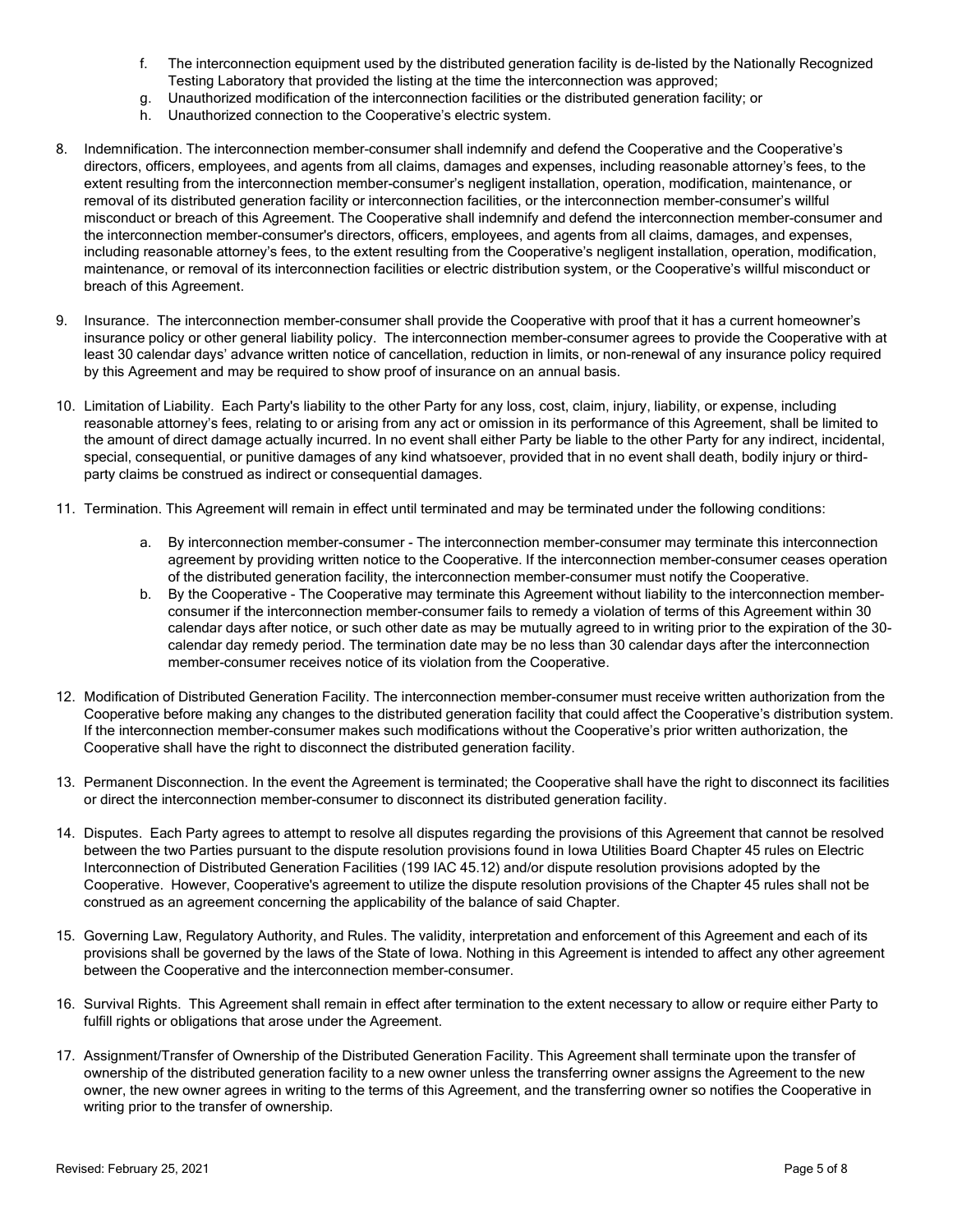- 18. Definitions. Any term used herein and not defined shall have the same meaning as the defined terms used in Iowa Utilities Board Chapter 45 rules on Electric Interconnection of Distributed Generation Facilities (199 IAC 45.1). However, Cooperative's agreement to utilize the definitions found in the Chapter 45 rules shall not be construed as an agreement concerning the applicability of the balance of said Chapter.
- 19. Notice. The Parties may mutually agree to provide notices, demands, comments, or requests by electronic means such as e-mail. Absent agreement to electronic communication, or unless otherwise provided in this Agreement, any written notice, demand, or request required or authorized in connection with this Agreement shall be deemed properly given when receipt is confirmed after notices are delivered in person, delivered by recognized national courier service, or sent by first-class mail, postage prepaid, return receipt requested to the person specified below:
	- a. If Notice is to Interconnection Member-Consumer: Use the contact information provided in the interconnection member-consumer's application. The interconnection member-consumer is responsible for notifying the Cooperative of any change in the contact party information, including change of ownership.
	- b. If Notice is to Cooperative: Use the contact information provided below. The Cooperative is responsible for notifying the interconnection member-consumer of any change in the contact party information.

# FRANKLIN RURAL ELECTRIC COOPERATIVE CONTACT INFORMATION

| * Mailing Address     |                     |               | * City |                 | *State | *Zip |
|-----------------------|---------------------|---------------|--------|-----------------|--------|------|
|                       |                     |               |        |                 |        |      |
| * Phone No. (Daytime) | Phone No. (Evening) | Facsimile No. |        | * Email Address |        |      |
|                       |                     |               |        |                 |        |      |

- 20. Interruptions. The Cooperative is not responsible for any lost opportunity or other costs incurred by the interconnection memberconsumer as a result of an interruption of service.
- 21. Operator. The interconnection member-consumer shall designate an operator who will be responsible for day-to-day operations of the distributed generation facility and available for communication on a 24 hour per day/7 day per week basis with Cooperative, G&T, the Local Balancing Authority, Midcontinent Independent System Operator (MISO), Southwest Power Pool (SPP), and other applicable entities with jurisdiction over the operation of the Facility and Cooperative's System.
- 22. Notification. When the distributed generation facility is placed in service, owners of interconnected distributed generation facilities are required to notify local fire departments via U.S. mail of the location of distributed generation facilities and the associated disconnection device(s). The owner is required to provide any information related to the distributed generation facility as reasonably required by that local fire department including but not limited to:
	- a. A site map showing property address; service point from Cooperative; distributed generation facility and disconnect location(s); location of rapid shutdown and battery disconnect(s), if applicable; property owner's or owner's representative's emergency contact information; Cooperative's emergency telephone number; and size of the distributed generation facility.
	- b. Information to access the disconnection device.
	- c. A statement from the owner verifying that the distributed generation facility was installed in accordance with the current state-adopted National Electrical Code

Name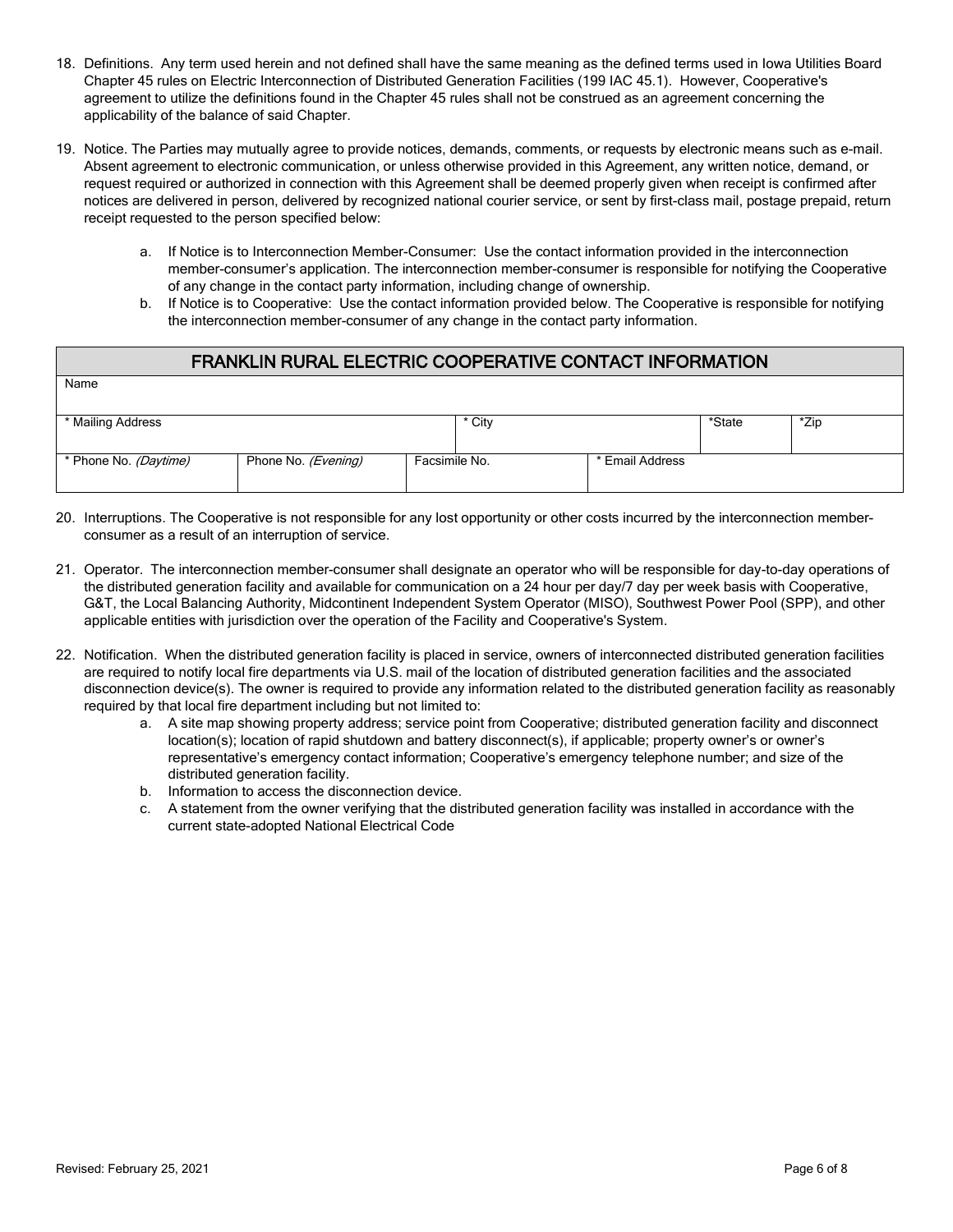# ATTACHMENT 2 Level 1: Standard Interconnection Agreement

### Terms of Cooperative Purchases from Distribution Facility

1. Agreement to Purchase. Cooperative is a member of Corn Belt Power Cooperative(G&T) and obtains all of its wholesale power from G&T. The Cooperative and G&T have filed a Joint Implementation Plan with the Federal Energy Regulatory Commission ("FERC") which provides for coordinated implementation of the obligations of G&T and Cooperative relative to qualifying facilities. Pursuant to said Plan, Cooperative agrees to provide to any qualifying facility in its service territory supplementary, backup, maintenance, and interruptible power and G&T agrees to purchase energy and capacity from said facility, all in accordance with the requirements of the Public Utilities Regulatory Policies Act ("PURPA"). In the event the Interconnecting Member-Consumers selects the option of Self-Use and Sales to the Cooperative on the Application Form, then the G&T agrees to purchase from the Interconnection Member-Consumer such excess energy and capacity as may be available for purchase by the Interconnection Member-Consumer's facility and which Interconnection Member-Consumer desires to sell to the Cooperative. Cooperative acknowledges that Interconnection Member-Consumer may utilize some of the energy Interconnection Member-Consumer generates as it is being generated and the Cooperative understands that it will only purchase such excess as Interconnection Member-Consumer delivers to Cooperative.

#### 2. Rates

Payment for purchases from the member-consumer pursuant to this contract shall be as follows:

The rate(s) for purchases from qualifying facility (as defined above) and with a design capacity of 100 kilowatts or less will be the Cooperative's avoided cost. Since the Cooperative purchases all of its electric power requirements from Corn Belt Power<br>Cooperative (G&T), the Cooperative's avoided cost is similar to that of G&T. Said rate is currently \$ Cooperative (G&T), the Cooperative's avoided cost is similar to that of G&T. Said rate is currently \$ hour. This rate will be consistent with 18 CFR 292.304, and may be subject to change as the Cooperative's avoided cost changes.

- 3. Metering. The Cooperative will install metering equipment at the point of service to the QF Facility of one of the following types:
	- a. Metering capable of measuring and recording energy flows, on a kWh basis, from the Cooperative to the QF and from the QF to the Cooperative, with each directional energy flow recorded independently.
	- b. Metering capable of measuring power flows in each direction on an hourly or other real-time basis.

The Cooperative shall have the opportunity to collect all reasonable costs of metering necessary to allow for sales to the Cooperative from the Member-Consumer.

4. The QF shall be responsible for payment of any applicable service charge or other applicable charges approved by the Board of Directors that are not collected on the basis of metered registration.

For charges collected on the basis of metered registration, the Cooperative shall, for each monthly billing period, using the standard metering practice as described in 3a above. However, the member-consumer may request net meter registration of the QF by comparing the directional energy flow in each direction.

If the monthly net meter registration shows that the deliveries of energy in kWh from the QF to the Cooperative exceed the deliveries of energy in kWh from the Cooperative to the QF, the monthly net meter registration will be converted to cash value at a rate equal to the Cooperative's avoided cost for that year as defined in the PURPA regulation. The cash value will be carried forward to the next monthly billing period as a Net Metering Credit, expressed in dollars. If the QF has carried over a Net Metering Credit from one or more prior months, the Net Metering Credit from the current month shall be added to the Net Metering Credit that exists from prior months.

If the net metering registration shows that deliveries of energy in kWh from the Cooperative to the QF exceed the deliveries of energy in kWh from the QF to the Cooperative, the QF shall pay the Cooperative for the net amount of energy delivered by the Cooperative at the rate applicable to its type or class of electric service. Any Net Metering Credits carried forward from previous months will be applied against the amount owed to the Cooperative by the QF for energy delivered.

The Cooperative shall not be required to convert the Net Metering Credit to cash at any time during the year; however, the total Net Metering Credit existing at the end of June and December each year will be paid to the QF from the Cooperative by check or other negotiable instrument.

5. The net metering arrangement provided to Member-Consumer herein is for the purposes of promoting small-scale renewable generation facilities, such as the facility owned by Member-Consumer. The parties agree that all kWh's delivered by the QF to the Cooperative shall be deemed to have been purchased by Cooperative at the point of delivery, even though the Cooperative shall have given the Member-Consumer Net Metering Credits rather than a cash payment for the same. In addition, such purchases